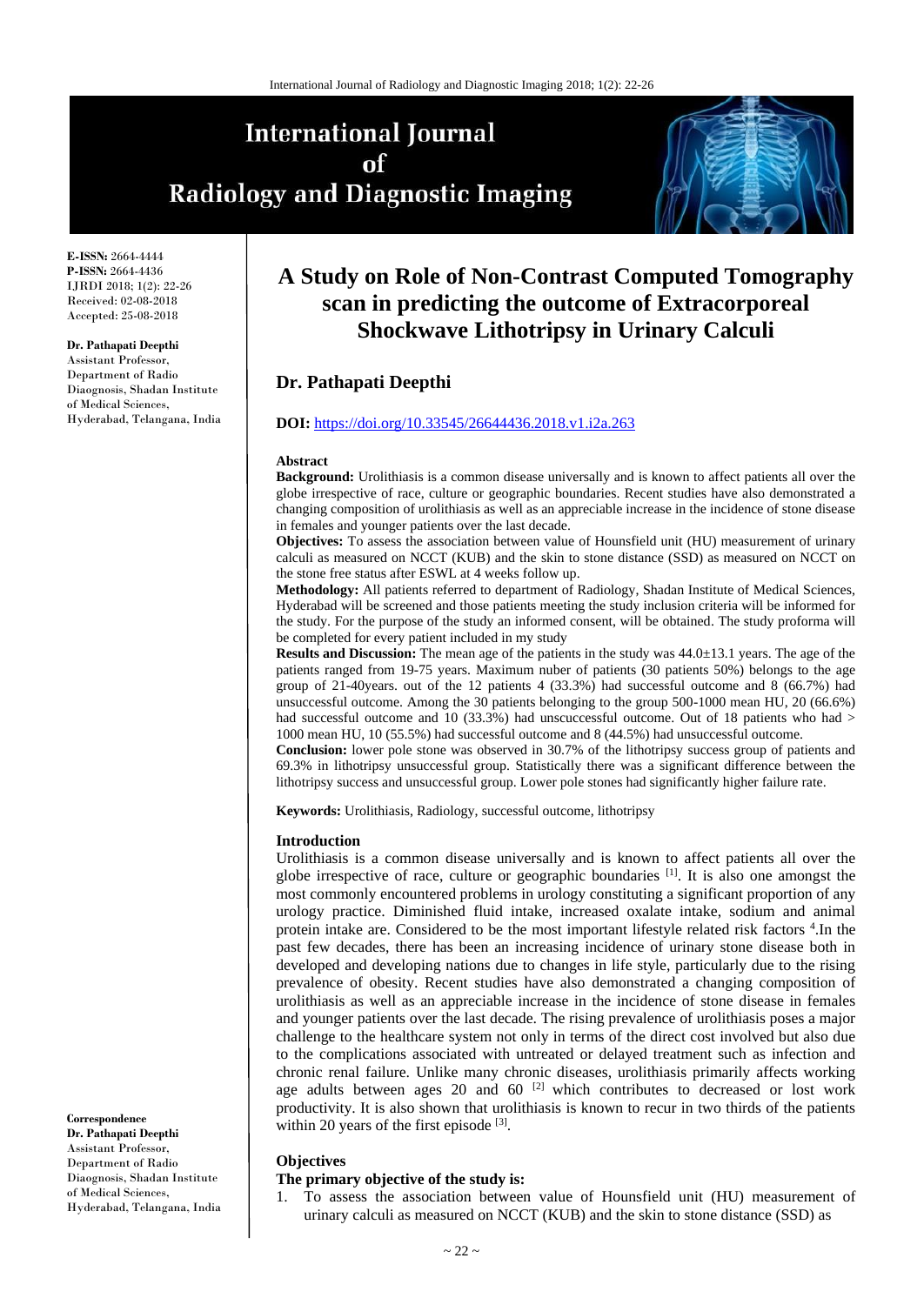measured on NCCT on the stone free status after ESWL at 4 weeks follow up.

## **The secondary objective of the study is:**

- 1. To assess the impact of location and size of calculus on the outcome of ESWL.
- 2. To find out the optimum cut off value of HU and SSD beyond which lithotripsy is likely to fail.

## **Material and Methods**

- **1. Study Location:** Department of Radio-Diagnosis, Shadan Institute of Medical Sciences, Hyderabad.
- **2. Study Period:** The study will be conducted for 24 months, from July 2016 to June 2018.
- **3. Study Design:** Hospital based Prospective cross sectional analytic study.
- **4. Study Population:** All Patients who are diagnosed with Urolithiasis on Non Contrast Computed Tomography (KUB) performed at the department of Radio-Diagnosis in SIMS, Hyderabad and who are later considered suitable candidates for shockwave lithotripsy.

Every effort will be made to include maximum number of patients in the study over and above the minimum required sample size provided they satisfy the Study Inclusion criteria.

## **Inclusion Criteria**

- 1. Patients with Age> 18 years and patients belonging to both genders
- 2. Patients with Calculi of size between 5mm and 20 mm and located in the Kidney or the Upper Ureter.
- 3. Patients proposed to be treated by extracorporeal shockwave lithotripsy.

## **Exclusion Criteria**

- 1. Patients with Age < 18 Years.
- 2. Patients with calculi in locations of the urinary tract other than the kidney or the upper ureter.
- 3. Patients with calculi of size  $<$  5mm or  $>$  20 mm.
- 4. Patients with staghorn calculi.
- 5. Patients with structural abnormalities of the urinary tract.
- 6. Patients who have absolute contraindications to ESWL such as pregnancy and coagulopathy.
- 7. Patients who have not undergone pre procedure Non contrast CT scan (K U B).
- 8. Patients with active Urosepsis.

#### **Study Definitions**

- Upper ureteric calculi are defined as the calculi which are located between the ureteropelvic junction and the superior aspect of the sacroiliac joint.
- The Hounsfield unit of the calculus shall be calculated as detailed here: Three regions of interest (ROI) with a diameter of 2mm are drawn on the stone at an axial plane of the non contrast computed tomography scan where the stone length is the longest. The mean HU calculated from the 3 regions represents the mean HU of the stone on NCCT.

## **For this study purpose we will categorise the patients based on HU of stone as**

- 1) <500HU
- 2) 500 1000 HU
- 3) >1000 HU
- The Skin to stone distance (SSD) is calculated by three distances from the stone to the skin at 0, 45 and 90 degrees by using radiographic callipers and the average of these three values was calculated to represent the skin to stone distance. For the purpose of this study we will categorise the patients as
- 1) Patients with a skin to stone distance less than 10 cm
- 2) Patients with a skin to stone distance greater than 10 cm The size of the calculus is measured in the largest dimension. For the purpose of the study we will categorise the patients as
- 1) Patients with a calculus size less than 10mm.
- 2) Patients with a calculus size greater than 10mm.
- Successful outcome of lithotripsy is defined as either absence of any residual fragments or presence of clinically insignificant residual fragments which are fragments less than 4mm in size in the follow up scan (Xray KUB / USG).
- Failure of lithotripsy is considered as presence of residual stone fragments> 4mm in size in the follow up scan.

## **Study Method and Procedure**

**Screening of Patient and Inclusion in this Study:** All patients referred to department of Radiology SIMS, Hyderabad will be screened and those patients meeting the study inclusion criteria will be informed for the study. The study proforma will be completed for every patient included in my study.

Every Patient will be followed up for outcome of Extracorporeal shockwave lithotripsy and data entry will be done into proforma master chart.

## **Study Imaging Protocol**

Patients with suspected Urolithiasis referred to department of Radiology, SIMS, Hyderabad will undergo Non contrast computed tomography scan of kidney- ureter- bladder (K U B) on 128 slice Multidetector Philips Ingenuity CT scanner. The scan is done from the upper border of T10 vertebral body to the lower border of symphysis pubis with Slice thickness of 5mm followed by 1mm thin reconstruction and Coronal and Sagittal Reformations. No oral or intravenous contrast will be used.

**Collimation:** 64 x 0.625 **Pitch:** 0.797 **Rotation Time:** 0.75 **Scan Time:** 10.9 seconds **KV:** 120 **mAs (Avg):** 101

After the scan is done, the requisite parameters (size, mean HU, mean SSD) are calculated.

ESWL will be performed using Dornier Medtech Lithotripter machine aided with both fluoroscopy and ultrasound for focussing the cup at the region of the calculus and for assessing the fragmentation of the calculus.

Number of shockwaves in each session ranges from 1000 to a maximum of 2000.

Sedation will be administered only if necessary.

All patients will be administered Inj. Dynapar post procedure for pain control.

Each session lasts for approximately 40 to 45 minutes.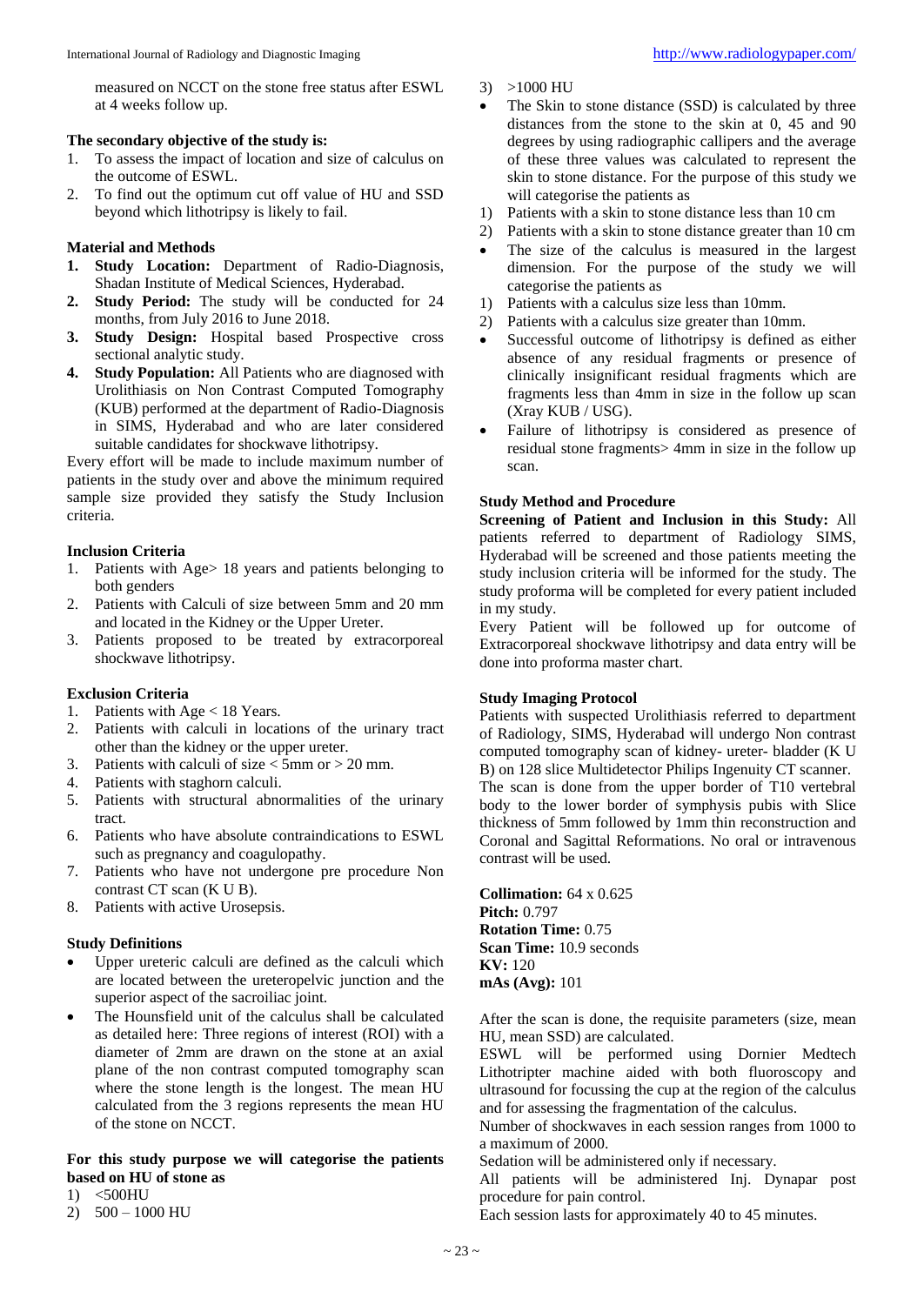## **Study Follow Up for Outcomes**

Patients will be followed up 4 weeks later by Kidney, ureter, bladder (KUB) radiograph, ultrasonography and/or Non Contrast Computed tomography (NCCT) KUB.

In our centre majority of the patients are followed up with either an X ray (KUB) or an ultrasound. In patients who undergo a post procedure NCCT scan for follow up, the CT will be used for follow up as it has greater sensitivity in detecting residual fragments.

Patients with absent or clinically insignificant residual fragments (fragments< 4mm) are considered as those with a successful outcome.

Patients with presence of clinically significant residual fragments (fragments> 4mm) are considered as treatment failures.

## **Statistical Analysis**

- 1. Statistical analysis will be performed by using Student t test for continuous data (BMI, infundibular length, mean HU and skin to stone distance) and Chi square test for categorical data (gender, location of calculus)
- 2. Logistic regression analysis is used to determine the impact of factors such as HU, skin to stone distance, and renal cortical thickness on the outcome of shockwave lithotripsy and to determine which among these parameters have a significant association with the outcome of shockwave lithotripsy.
- 3. Analysis of the outcome of ESWL in different subgroups of patients will be done and p value ( $p < 0.05$ ) will be considered as cut off for significance) will be calculated for effect of various individual parameters (HU & SSD) on each subgroup.
- 4. Receiver operator characteristic (ROC) curves will be generated to compare the predictive power of the variables including but not limited to HU, SSD, and to predict a cut off value for each of these individual parameters beyond which ESWL is likely to be unsuccessful.
- 5. Data analysis will be done using SPSS 23.0 version (Statistical Package for Social Sciences) computer software.

## **Results and Observations**

**Table 1:** Age Distribution of the patients

| Age group In years | <b>Numbers</b> | $\frac{6}{9}$ |
|--------------------|----------------|---------------|
| <20                |                | 10            |
| $21-40$            | 30             | 50            |
| $41-60$            | 15             | 25            |
| >60                | q              | 15            |
| Total              |                | 100           |

**Table 2:** Mean age in Years

| Age   | <b>Years</b> |
|-------|--------------|
| Mean  | 44.0         |
| SD    | 13.1         |
| Range | 19-75        |

The mean age of the patients in the study was  $44.0 \pm 13.1$ years. The age of the patients ranged from 19-75 years. Maximum nuber of patients (30 patients 50%) belongs to the age group of 21-40years.

**Table 3:** Gender distribution of patients

| Gender | <b>Number</b> |      |
|--------|---------------|------|
| Male   |               | 66.6 |
| Female |               | 33.4 |
| Total  |               | 00 N |

Out of the 60 patients, 45 (75%) were males and 15 (25%) were females.

**Table 4:** Age and gender distribution of patients

|                    | Gender      |               |                 |               |  |
|--------------------|-------------|---------------|-----------------|---------------|--|
| Age group in years | <b>Male</b> |               | <b>Females%</b> |               |  |
|                    | Number      | $\frac{6}{9}$ | <b>Number</b>   | $\frac{6}{9}$ |  |
| <20                |             | 10            |                 |               |  |
| $21-40$            | 20          | 50            | 10              | 50            |  |
| 41-60              | 12          | 30            |                 |               |  |
|                    |             |               |                 |               |  |

Table 5: Patients who had calculus in kidney and in ureter

| <b>Calculus</b> | <b>Number</b> | $\frac{0}{\alpha}$ |
|-----------------|---------------|--------------------|
| Kidney          |               | 33.33              |
| Ureter          |               | 66.67              |
| Total           |               |                    |

Majority of the patients 40 (66.67%) had calculus in kidney followed by 20 (33.33%) in ureter

**Table 6:** Location of the calculus

| Location   | Number | $\frac{6}{9}$ |
|------------|--------|---------------|
| Renal      |        | 8.3           |
| Upper pole |        | 8.4           |
| Midpole    | 10     | 16.6          |
| Lower pole | 10     | 16.6          |
| Ureter     | 30     | 50            |
| Total      |        |               |

Maximum number 30 (50%) of the patients had calculus in the ureter followed by mid pole 10 (16.6%) and loer pole 10 (16.6%) in the kidney.

**Table 7:** Presenting the outcome of patients location wise

|            | <b>Success</b>                 |      | <b>Un success</b> |               |  |
|------------|--------------------------------|------|-------------------|---------------|--|
| Location   | <b>Number</b><br>$\frac{6}{9}$ |      | <b>Number</b>     | $\frac{6}{9}$ |  |
| Renal      |                                |      |                   |               |  |
| Upper pole |                                | 11.7 |                   |               |  |
| Mid pole   |                                | 14.7 | 10                | 38.46         |  |
| Lower pole |                                | 23.5 | 13                | 50            |  |
| Ureter     | 17                             | 50   | 3                 | 11.5          |  |
| Total      | 34                             | 100  | 26                | 100           |  |

From the above table it is evident that in the kidney maximum number 5 (14.7%) had calculus at mid pole followed by 8 (23.5%) at lower pole. But 17 (50%) of the patients had calculus at ureter.

| <b>Table 8:</b> Showing the outcome of the patients in three groups |  |
|---------------------------------------------------------------------|--|
| based on mean HU                                                    |  |

| <b>Mean HU</b> |                     | <b>Success</b> |               | <b>Unsuccess</b> |               |
|----------------|---------------------|----------------|---------------|------------------|---------------|
|                | <b>Total number</b> | <b>Number</b>  | $\frac{0}{0}$ | <b>Number</b>    | $\frac{0}{0}$ |
| $<$ 500HU      | 12                  |                | l 1.7         |                  | 30.7          |
| 500-1000       | 30                  | 20             | 58.8          | 10               | 39            |
| >1000          | 18                  | 10             | 29.4          |                  | 30.3          |
| Total          | 60                  | 34             | 100           | 26               |               |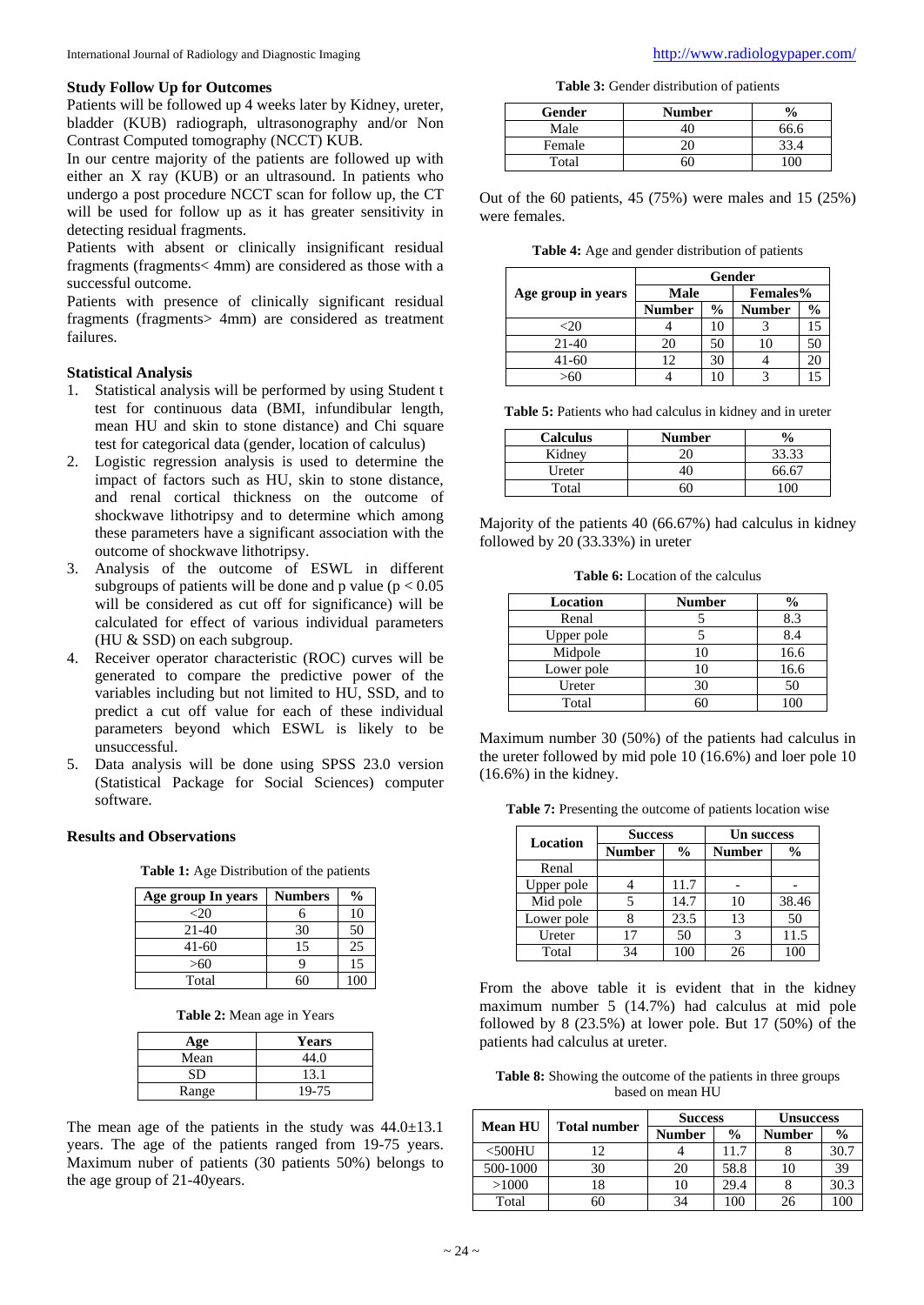As represented in the table 7, 12 patients had mean  $HU <$ 500 out of the 12 patients 4 (33.3%) had successful outcome and 8 (66.7%) had unsuccessful outcome. Among the 30 patients belonging to the group 500-1000 mean HU, 20 (66.6%) had successful outcome and 10 (33.3%) had unscuccessful outcome. Out of 18 patients who had > 1000 mean HU, 10 (55.5%) had successful outcome and 8 (44.5%) had unsuccessful outcome.

**Table 9:** Showing the outcome of the patients in the two groups based mean size

| Mean                 | Total  | <b>Success</b> |               | <b>Unsuccessful</b> |               |
|----------------------|--------|----------------|---------------|---------------------|---------------|
| size                 | number | <b>Number</b>  | $\frac{0}{0}$ | <b>Number</b>       | $\frac{0}{0}$ |
| $<$ l $0$ mm         | 32     |                | 33.33         |                     | 46.1:         |
| $>\!\!10\mathrm{mm}$ | 28     |                | 66.6          |                     | 53.84         |
| Total                | ን()    |                | $00^{\circ}$  | 26                  | 100           |

As mentioned in the above table number 8, out of 60 patients 32 had mean size <10mm among these 32 patients 20 (62.5%) had successful outcome and 12 (27.5%) had unsuccessful outcome. Out 60 patients 28 had mean size >10mm. Among these 14 patients 14 (50%) had successful outcome and 14 (50%) had unsuccessful outcome.

**Table 10:** Showing the outcome of the patients in the two groups based on mean SSD

| <b>Mean SSD</b> | <b>Total number</b> | <b>Success</b> |               | <b>Unsuccessful</b> |               |
|-----------------|---------------------|----------------|---------------|---------------------|---------------|
|                 |                     | <b>Number</b>  | $\frac{0}{0}$ | <b>Number</b>       | $\frac{0}{0}$ |
| $<$ 10 $cm$     | 20                  |                | 41.           |                     | 23            |
| >10cm           |                     | 20             | 59.9          | 20                  |               |
| Total           | JU.                 | 34             |               | 26                  |               |

As represented in table number 9, out of the total 60 patients 20 had mean SSD <10cm. Among these 20 patients 14 (70%) had successful outcome and 6 (30%) had unsuccessful outcome out of the 60 patients 40 had mean SSD>10cm. Among the 40 patients 20 (50%) had successful outcome and 20 (50%) had unsuccessful outcome.

**Table 11:** Showing the mean and SD of Lithotripsy success and Lithotripsy Unsuccess groups with regard to their mean HU.

|      | Success group<br>$N = 34$ | Unsucess group $(N=26)$ | P value  |
|------|---------------------------|-------------------------|----------|
| Mean | 785.44                    | 1006.11                 | P < 0.01 |
| SD   | 212.35                    | 291.44                  | -        |

As mentioned in the table number 10 the mean in lithotripsy success group of patients was 785.44±212.35. Mean HU and in lithotipsy unsucess group it was 1006.11±291.44. Mean HU statistically there was significant difference between the lithotripsy successful group and lithotripsy unsucecessful group of patients. Since *P<*0.05

**Table 12:** Showing the mean and SD of lithotripsy success and unsuccessful groups in respect of their mean size of calculi

|              | Success group<br>$N = 34$ | <b>Unsuccessful</b><br>$group(N=26)$ | value    |
|--------------|---------------------------|--------------------------------------|----------|
| Mean         | 7.01                      | 11.15                                | P < 0.05 |
| $SD$ (in mm) | 2.16                      |                                      | -        |

As presented in table number 11 the mean size of calculi in lithotripsy success group of patients was 7.01±2.16 mm and in lithotipsy unsucecessful group it was 11.15±4.21 mm. Statistically there was significant difference between the

lithotripsy success group and unsucecessful group of patients as the P value is less than 0.05.

**Table 13:** Showing the mean and SD of lithotripsy success and unsuccessful groups in respect of their mean SSD

|              | Success group<br>$N = 34$ | Unsucess group<br>$(N=26)$ | value    |
|--------------|---------------------------|----------------------------|----------|
| Mean         | 10.33                     | 10.01                      | P < 0.05 |
| $SD$ (in mm) | 2.51                      | 2.04                       |          |

As mentioned in table 12, the mean SSD in the lithotripsy success group of patients was 10.33±2.51 cm and in lithotripsy unsuccessful group it was 10.01±2.04. Statistically there was no significant difference between the lithotripsy success group and lithotripsy unsucecess group of patients as p value is  $> 0.05$ .

**Table 14:** Comparison of thelithotripsy success and unsuccessful groups with respgard to stones at lower pole/lower pole stones

| <b>Groups</b>         | <b>Number</b> | $\frac{0}{0}$ | P value  |
|-----------------------|---------------|---------------|----------|
| Lithtripsy successs   |               | 30.7          | P < 0.01 |
| Lithotripsy unsuccess |               | 5Q :          |          |
| Total                 |               |               |          |

As mentioned in table number 13, lower pole stone was observed in 30.7% of the lithotripsy success group of patients and 69.3% in lithotripsy unsuccessful group. Statistically there was a significant difference between the lithotripsy success and unsuccessful group. Lower pole stones had significantly higher failure rate.

#### **Discussion**

ESWL has revolutionized the treatment strategy of urolithiasis worldwide and continues to be a major therapeutic modality for treating a majority of upper urinary tract stones. It is non-invasive in nature along with high efficacy has resulted in outstanding patient and surgeon acceptance. ESWL is the preferred modality of treatment for renal stones <2 cm. However, SFR after treatment has never been near 100% and has been in the range of 65-75%. The success rate of ESWL is determined by factors such as stone size, composition, location, presence of obstructive changes, and anatomical anomalies. Stone composition is one hidden factor which decides the fragility of calculus and its susceptibility to ESWL. The number of shocks required for fragmentation is related not only to the size of the stone but also to its hardness (or) brittleness which largely depends on its chemical composition. CT being an easily available modality of investigation and because of its increased sensitivity to density differences has been used to measure stone densities of various types of calculi, and attempts are made to correlate the density with chemical composition [4- 6] .

Hillman *et al*. reported 89% overall accuracy of CT scan to categorize uric acid, calcium oxalate, and struvite calculi.11 On the contrary, Kuwahara *et al*. reported that there is no correlation between the attenuation value and the chemical composition of renal stone. Where in this study12 patients had mean  $HU < 500$  out of the 12 patients 4 (33.3%) had successful outcome and 8 (66.7%) had unsuccessful outcome. Among the 30 patients belonging to the group 500-1000 mean HU, 20 (66.6%) had successful outcome and 10 (33.3%) had unscuccessful outcome. Out of 18 patients who had  $> 1000$  mean HU, 10 (55.5%) had